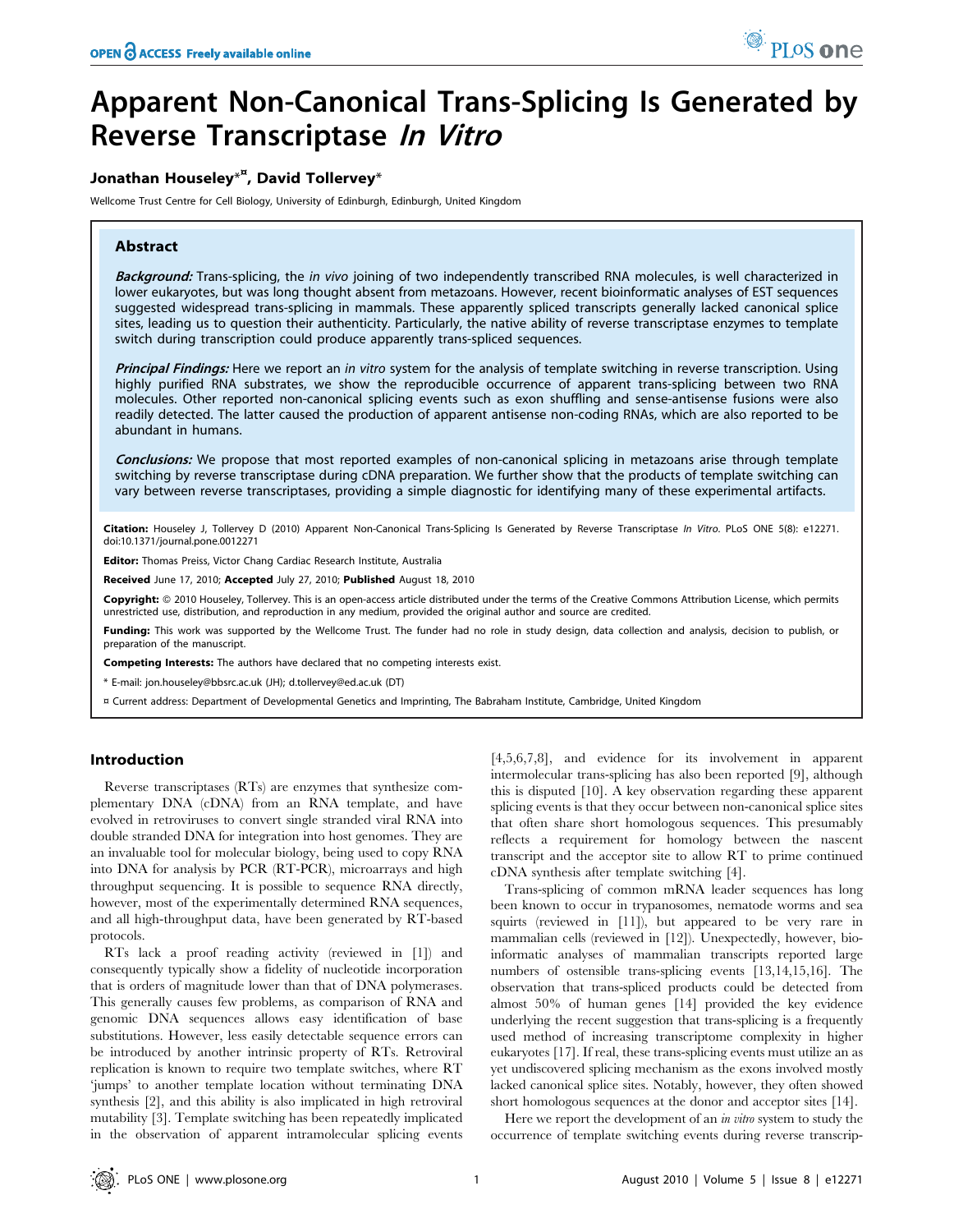tion. Our data greatly extend the range of substrates that can be considered likely to be formed by reverse transcriptase artifact when encountered as part of high throughput sequencing data sets.

## Results

During the RT-PCR analysis of a yeast non-coding RNA, IGS1 R [18], we detected an apparent splicing event removing a 117 nt intron from about 30% of transcripts (Fig. 1A). Surprisingly, the putative intron lacked conserved sequences normally present at the intron branch point, 5' and 3' splice sites, which are highly conserved between yeast pre-mRNAs. It was, however, flanked by two short homologous sequences predicted to lie at the base of a hairpin in the unspliced RNA (Fig. 1B). Previous analyses had suggested that apparent splicing might arise from template switching by RT and we therefore tested whether changing the reverse transcription conditions would alter the result. Increasing the reaction temperature has been reported to suppress template switching [4,7] but had no effect on the apparent abundance of spliced IGS1 R (Fig. 1C). However, the putative spliced product was observed following RT-PCR using Superscript II (a Moloney Murine Leukemia Virus derived RT) but not with AMV (an Avian Myeloblastosis Virus derived RT) (Fig. 1D). This demonstrated that the apparent splicing of IGS1 R arises from an RT artifact, which is dependent on the specific RT used.

The observation that non-canonical splicing events can reproducibly occur between short repeated sequences lead us to question whether many recently reported trans-splicing events are in fact due to template switching artifacts. Proving that any particular splicing event does not occur at low levels is problematic, so we instead attempted to reproduce apparent trans-splicing using RT in vitro. From the five budding yeast transsplicing events reported by Li et al. (2009), we arbitrarily selected



Figure 1. An apparent non-canonical intron in the IGS1 R noncoding RNA. A: 35 cycle RT-PCR across the apparent intron on cDNA synthesized with Superscript II and genomic DNA. cDNA was produced from a trf4 $\Delta$  strain where this non-coding RNA is stabilized. B: Hairpin structure of IGS1 R, short homologous repeats are underlined in grey. C: 35 cycle RT-PCR across the apparent intron on  $trf4\Delta$  cDNA synthesized using Superscript II at  $42^{\circ}$ C or Superscript III at 55 $^{\circ}$ C. D: 35 cycle RT-PCR across the apparent intron on  $trf4\Delta$  cDNA synthesized using Superscipt II or AMV. Control shows 30 cycle RT-PCR reaction across the ASC1 mRNA intron on the same cDNA samples. doi:10.1371/journal.pone.0012271.g001

GenBank sequence M14410, a fusion between KRE29 and HXK1, as a substrate for in vitro analysis (Fig. 2A). Regions spanning a few hundred base pairs either side of the apparent trans-splicing sites in both genes were amplified from genomic DNA and cloned, providing sequence-verified DNA templates. RNAs were transcribed with T7 RNA polymerase and purified by gel extraction (Fig. 2B). The two individual RNA molecules were mixed, diluted 1:1000 with HeLa total RNA, and then reverse transcribed from random hexamers using Superscript II. The substrate RNAs were diluted in HeLa total RNA to mimic the high complexity of the RNA population in real RT reactions, and to ensure that template switching was not being driven by the presence of only the donor and recipient.

PCR was performed with primers designed to detect transsplicing events and this produced the same product in three independent RT reactions performed on three different occasions (Fig. 2C lanes 1–3). Sequencing of this product revealed an apparent trans-splicing event from near the end of the HXK1 RNA to the middle of the KRE29 RNA. Formation of this product required RT (Fig. 2C lanes 4–5), and was not a PCR artifact, as it was not amplified from HXK1 and KRE29 DNA mixed with HeLa cDNA (Fig. 2C lanes 6–7). Using AMV RT, multiple RT-PCR reactions yielded different products to those observed with Superscript II (Fig. 2D), which were shown to represent at least three different apparent trans-splicing events by sequencing (Fig. 2A). We conclude that both Superscript and AMV reproducibly generate apparent trans-spliced products on the HXK1 and KRE29 template pair, but with distinct preferred fusion sites.

Ostensible, non-canonical trans-splicing events show a significant bias towards splicing between transcripts from the same locus. This has been taken to support their authenticity, since these sequences would be in close proximity in vivo but not in the RT reaction [14]. These events are classified as either exon shuffles (where exon order in the transcript differs from that in the genomic DNA), or fusions between sense mRNA and antisense non-coding RNA. However, the ability of reverse transcriptase to jump forward on a template (yielding apparent non-canonical cissplicing), suggested that backwards jumps could generate exon shuffles. Moreover, trans-splicing between sense and antisense transcripts could be formed by a template switch from the RNA to the cDNA being produced by another RT on the same RNA (Fig. 3A).

To test these possibilities, we arbitrarily selected another yeast clone, GenBank sequence T37598, representing a sense-antisense fusion produced from the SPT7 locus (Fig. 3B). As before, the region surrounding the apparent splice site was amplified from genomic DNA, cloned, transcribed, purified (Fig. 3C), and diluted with HeLa RNA prior to reverse transcription. To detect senseantisense fusions, PCR reactions were performed using two primers complementary to the same DNA strand. This consistently generated the same set of product bands (Fig. 3D lanes 1–3). Sequencing of prominent bands from two independent RT-PCR reactions revealed multiple sense-antisense fusion events (depicted in Fig. 3B). Formation of these products required RT enzyme and did not occur during PCR on a DNA template (Fig. 3D lanes 4–7). Therefore, sense-antisense fusion events readily and reproducibly occur during reverse transcription in vitro.

A different primer pair was designed to detect exon shuffling (Fig. 3E). This consistently detected multiple species from the same reverse transcription reactions (Fig. 3F). Sequencing of the two clearly defined bands (marked \* in Fig. 3F) confirmed the occurrence of apparent exon shuffling events involving SPT7 RNA (Fig. 3E). We conclude that both types of trans-splicing seen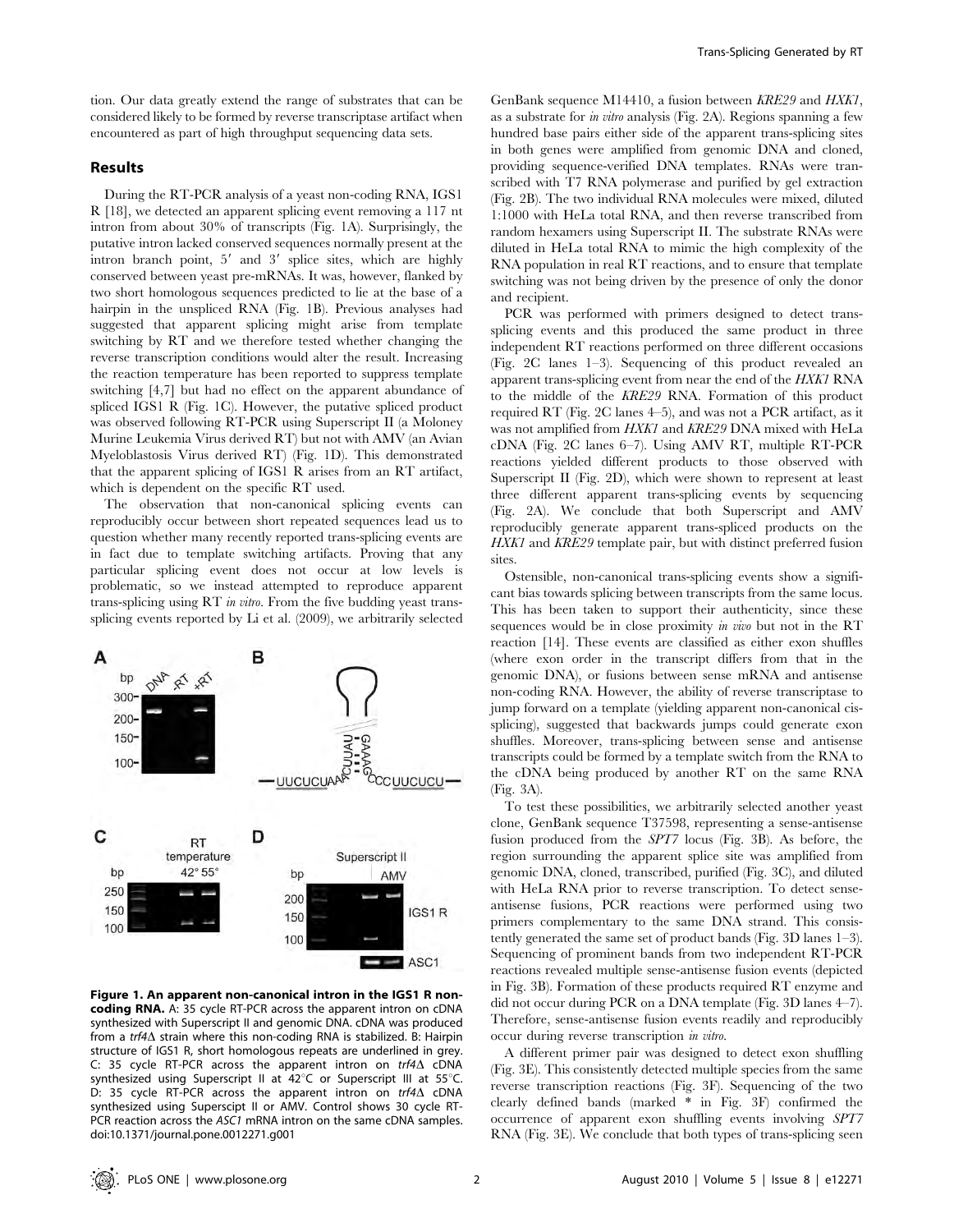

Figure 2. An in vitro system for the analysis of apparent trans-splicing. A: HXK1 and KRE29 substrate RNAs showing primer locations. Template switching events produced by Superscript II and AMV are indicated. B: Purified substrate RNAs. C: RT-PCR using primers complementary to each RNA on three independent RT reactions (lanes 1–3), and a no RT control (Lanes 4–5). The template for the DNA control (lanes 6–7) was HeLa cDNA with restriction fragments encompassing the entire sequence of the substrate RNAs. Upper panel 35 cycles, other panels 25 cycles. D: PCR reactions performed as in C on cDNA produced with AMV reverse transcriptase. Upper panel 35 cycles; lower panels 25 cycles. doi:10.1371/journal.pone.0012271.g002

at a single locus can be readily reproduced on a purified template in vitro using reverse transcriptase.

As for the IGS1 intron, reverse transcription temperature did not alter the observance of sense-antisense fusions (Fig. 4A). In contrast, the prominent bands representing both types of transsplicing at a single locus were not observed when AMV was substituted for Superscript II, although PCR products were still obtained, suggesting that some template switching occurs (Fig. 4B). However, the abundance of these products was too low for us to sequence, so we cannot rule out their arising from PCR mispriming. The fact that prominent template-switching events were not obtained with AMV excludes the possibility that senseantisense RNAs are produced by T7 RNA polymerase during transcription and survive the gel extraction step. Were this the case they should be amplified with similar efficiency by either RT.

Our proposed mechanism for the formation of sense-antisense fusions requires two RT enzymes to be active on the same RNA molecule. This will occur frequently if reverse transcription is primed from random hexamers, but is expected to be less common when  $\text{oligo}(dT)$  is used to prime synthesis from the  $\text{poly}(A)$  tail. To test the effect of this change, SPT7 RNA was incubated with ATP in the presence or absence of E. coli poly(A) polymerase to add a poly(A) tail. These substrates were then used in vitro for reverse transcription as above but primed from oligo(dT). This produced the same pattern of products seen in previous experiments, which now depended on the presence of poly(A) polymerase (Fig. 4C). The pp1a control (a human mRNA present in the HeLa RNA) is presented to prove that RT efficiency was similar in the presence and absence of poly(A) polymerase. Note that some reverse transcription of the SPT7 RNA still occurs in the absence of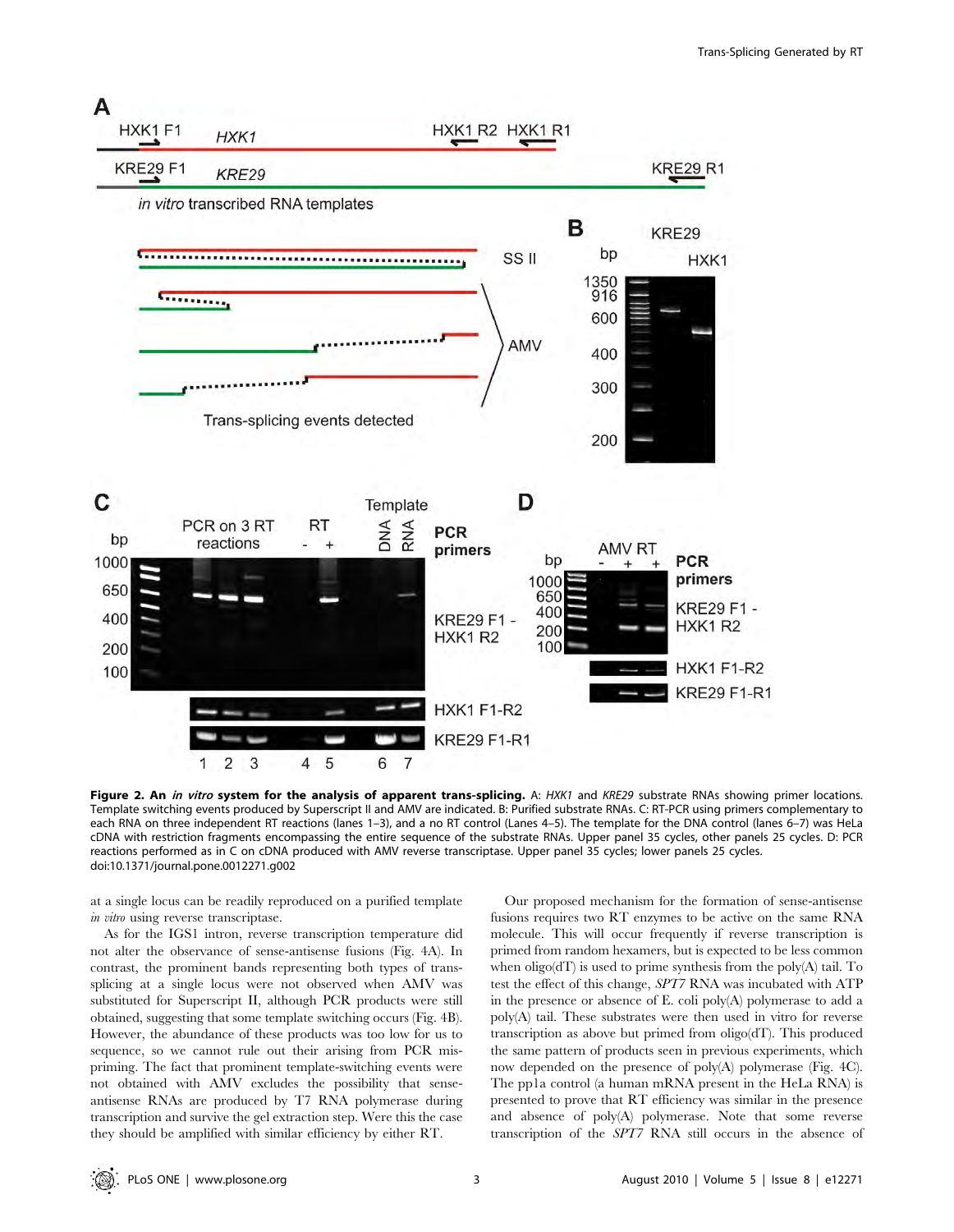

Figure 3. In vitro formation of sense-antisense fusions. A: Proposed mechanism of sense-antisense fusion formation. B: Schematic of SPT7 RNA showing primer binding sites and observed sense-antisense fusions. C: Purified SPT7 substrate. D: RT-PCR experiments performed on SPT7 substrate performed as in Fig. 2C. Upper panel shows a 32 cycle PCR reaction, other panels show 25 cycles. E: Schematic of SPT7 RNA showing primer binding sites and observed exon shuffling events. F: RT-PCR experiments performed as in d. Sequenced bands are indicated by \*. doi:10.1371/journal.pone.0012271.g003

 $\cdot \circledR$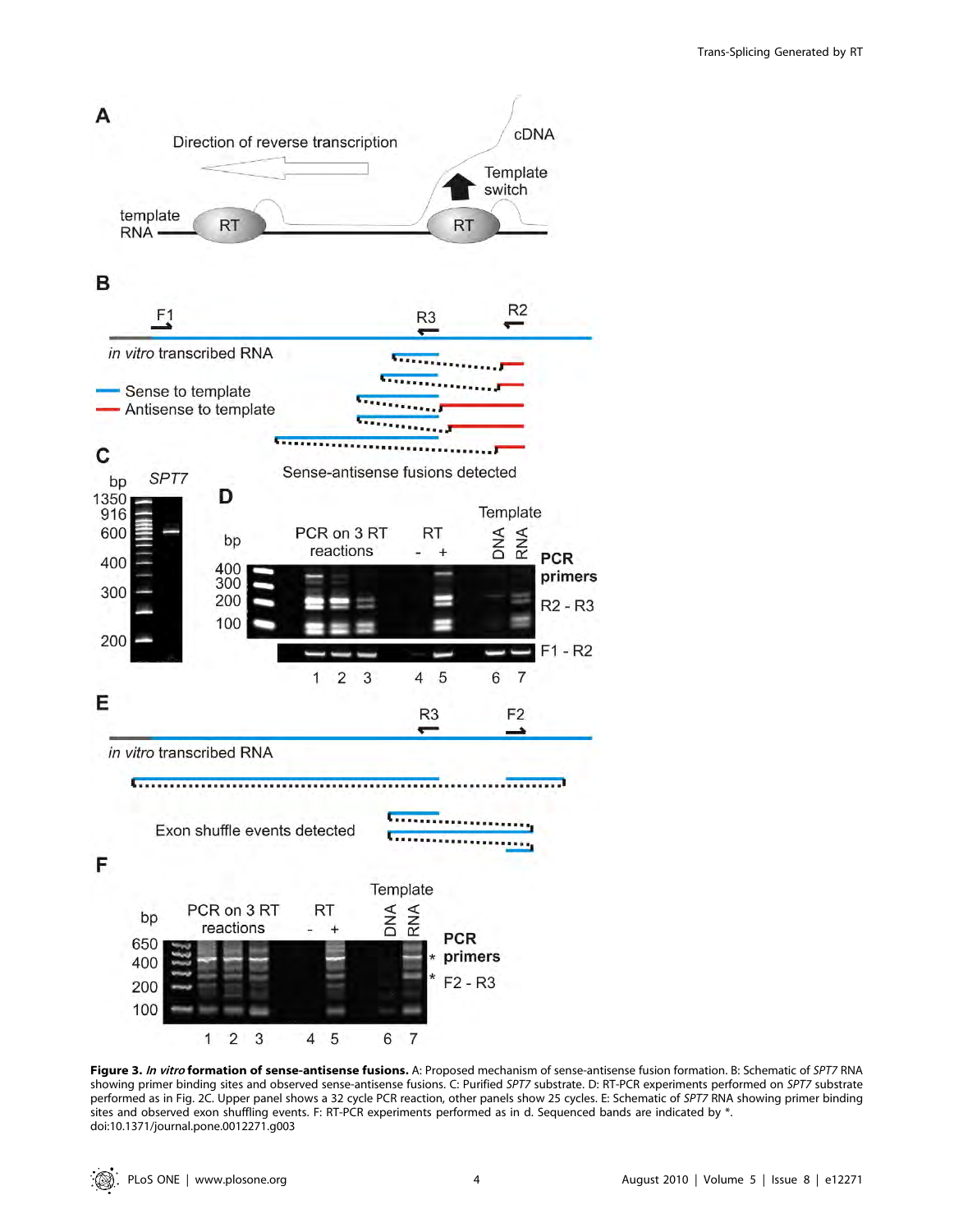

Figure 4. Generality of trans-splicing artifacts. A: PCR reactions for detecting sense-antisense fusion were performed on SPT7 substrate RNA reverse transcribed with Superscript II or III at the given temperatures. Upper panel 30 cycle PCR reactions; lower panel 25 cycles. B: PCR reactions for detecting sense-antisense fusion (upper panel) and exon shuffling (middle panel) were performed on SPT7 substrate RNA reverse transcribed with Superscript II or AMV. Upper panels 32 cycle PCR reactions; lower panel 25 cycles. C: RT-PCR using primers to detect sense-antisense fusions on poly(A) tailed RNA. Upper to lower panels show 32, 25 and 30 cycle PCRs. D: PCR reactions performed as in B using Superscript II, products from two RT reactions with and two RT reactions without 6  $\mu$ g ml<sup>-1</sup> Actinomycin D are shown. doi:10.1371/journal.pone.0012271.g004

poly(A) polymerase due to priming of the oligo(dT) on short, encoded oligo(A) stretches in the substrate. These data show that template switching events detected in random hexamer primed RT reactions also occur during oligo(dT) primed cDNA synthesis.

Actinomycin D was at one time routinely added to RT reactions to suppress the formation of sense-antisense fusions caused by RT changing strand on hairpin structures at the 3' end of the cDNA. This was, however, thought unnecessary after the introduction of RT lacking RNase H activity [19]. Although this ability is weak in RNase H deficient enzymes, it has recently been shown that actinomycin D can suppress the formation of some artifactual antisense RNAs [20]. Addition of actinomycin D to SPT7 reactions reduced the aberrant products in some experiments, but clearly did not eliminate template switching (Fig. 4D).

Whereas the patterns of bands observed on gels following in vitro reactions were highly reproducible, sequencing of multiple products rarely revealed identical splice sites. Rather, the fusion sites varied by small numbers of nucleotides (Table S1). Similarly, the precise splice sites observed in the individual GenBank clones selected were not observed, but fusions were observed in close vicinity.

#### **Discussion**

Reverse transcriptases have been invaluable tools in RNA analyses. It is, however, clear that these enzymes are error prone and the frequent introduction of point mutations by RT has been widely recognized. In contrast, their ability to generate artifacts that resemble splicing products remains largely unappreciated, despite being first reported many years ago [21]. One effect of template switching is the formation of sense-antisense fusion transcripts. This would lead to the detection of apparent antisense ncRNAs in high throughput experiments. Reported antisense ncRNAs that share the splicing pattern of the cognate sense mRNA are particularly likely to be artifacts [22]. Most template switching events are rare but the huge volume of transcriptome data currently being produced ensures that their contamination of cDNA databases will increase. Moreover, on particularly good substrates, such as the yeast IGS1 R ncRNA or the FOXL2 mRNA [4], template switching occurs in a large fraction of cDNAs produced.

In our hands, the different template switching propensities of Superscript and AMV provided a useful diagnostic tool for identifying artifactual splicing events. Generally, however, our data show that all putative non-canonical splicing events and antisense ncRNAs require verification by non-RT based methods, e.g. northern blot or RNase protection, prior to their inclusion in further analyses. Other known methods to suppress template switching, notably elevated reverse transcription temperature and actinomycin treatment, failed to suppress SPT7 sense-antisense fusion.

It is worth noting that some cases of trans-splicing observed in mammalian cells have been verified by non-reverse transcriptase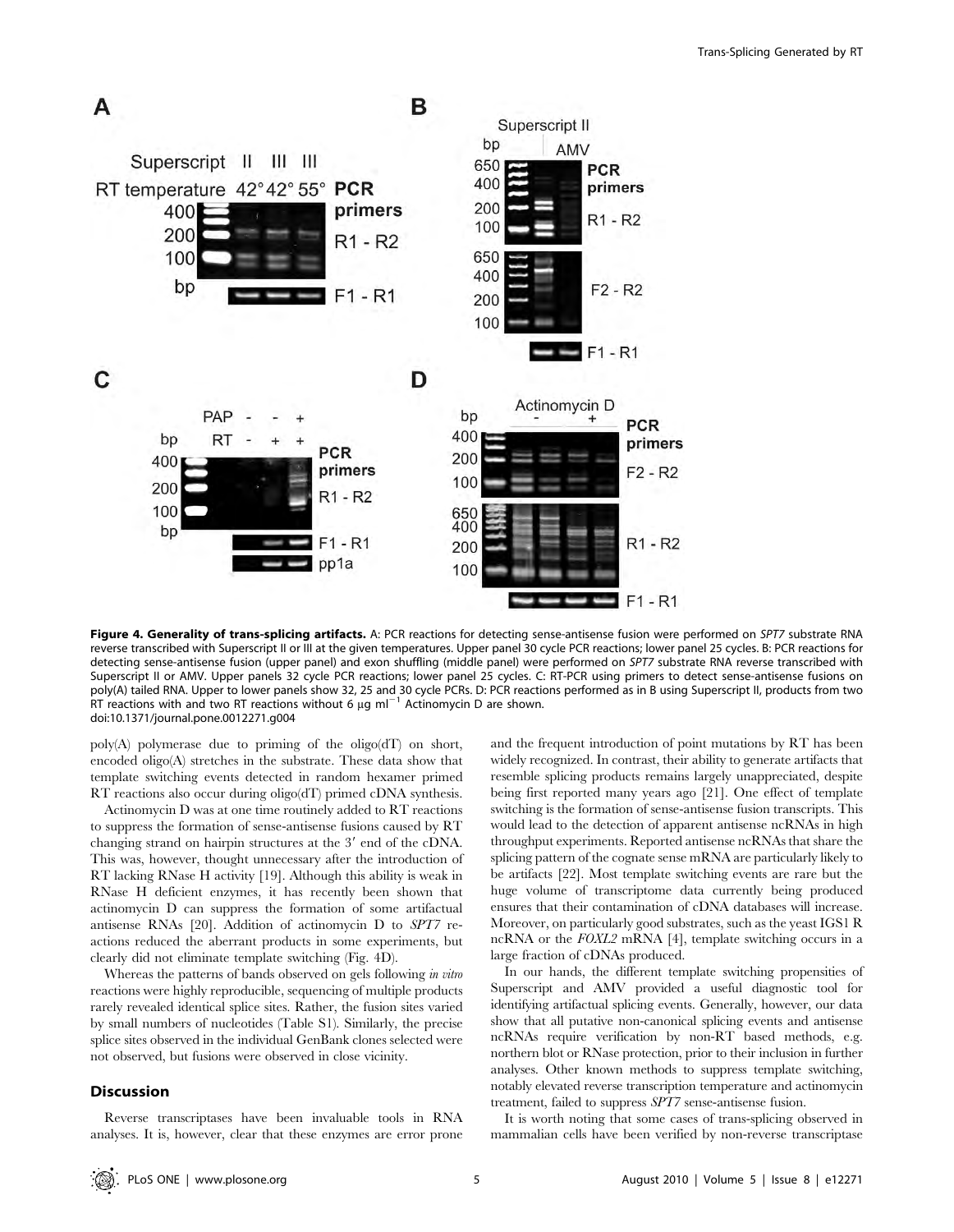based methods [23,24]. However, these events occurred at canonical splice sites in contrast to the vast majority of reported trans-splicing events. We did not observe splicing at canonical splice sites in our in vitro system, and most events occurred between short direct repeats. However, direct repeats were not an absolute requirement, particularly for AMV, as we detected a number of trans-splicing events with little or no visible homology between donor and acceptor sequences.

Here we have confirmed a previous, controversial, report that reverse transcriptase can generate apparent trans-splicing [9]. We extended this analysis to prove that two other frequently encountered non-colinear splicing events, exon shuffling and sense-antisense fusion, can also be generated as reverse transcriptase artifacts. Furthermore we present a simple test for identifying many template switching events based on comparison of MMLV and AMV reverse transcription products.

#### Materials and Methods

Substrates for *in vitro* assays were amplified from genomic DNA with Phusion (NEB) and cloned into pGEM-T (Promega). Oligonucleotides used were HXK1 F1/R1 for HXK1, KRE29 F1/R1 for KRE29 and SPT7 F1/R1 for SPT7; sequences of oligonucleotides are given in Table 1. Plasmids were linearized with XhoI and 1  $\mu$ g transcribed using T7 RNA polymerase (NEB) for 2 h at  $37^{\circ}$ C. Gels were run in 1x TBE, acrylamide gels contained 8 M urea. Gels were stained with SYBR Safe and imaged using a Fuji FLA5100 scanner. RNA was eluted from acrylamide gel slices by crushing and soaking for 4 h in 0.5 M NaOAc/1 mM EDTA/0.1% SDS, followed by phenol/chloroform extraction and ethanol precipitation with  $1 \mu$ g glycogen. PCR reactions on reverse transcribed material were performed with Phire (NEB), details of cycle number are given in individual figure legends. Annealing temperature was  $50^{\circ}$ C for IGS1 and  $HXX1/KRE29$  PCR and 53°C for SPT7 PCR. For poly(A) tailing, 50 ng RNA was incubated with 5U poly(A) polymerase (NEB) and 1 mM ATP, then cleaned on QIAQuick columns (QIAgen).

Superscript II RT: 0.5 ng substrate RNA, 500 ng HeLa RNA (Invitrogen), 125 ng random hexamers and 0.5 µl 10 mM dNTPs

Table 1. Oligonucleotides used in this study.

| <b>IGS1 F</b>      | TGCAAAGATGGGTTGAAAGA                  |
|--------------------|---------------------------------------|
| <b>IGS1 R</b>      | <b>TGTCCCCACTGTTCACTGTTCACTG</b>      |
| ASC1 F             | <b>TTCCATGATTATCTCTGGTTCCCG</b>       |
| ASC1 R             | CATCTTGGGCAGACAAAGTG                  |
| HXKI F1            | CACCTGGTCTTACCTCGAACT                 |
| <b>HXK1 R1</b>     | <b>CTCGAGATGCATAGTTCTTAGGTCTTCCAT</b> |
| <b>HXK1 R2</b>     | <b>GGTATTTCGCTATCTTCCAACA</b>         |
| <b>KRF29 F1</b>    | CGATGACGATGACGATGAGA                  |
| <b>KRF29 R1</b>    | <b>CTCGAGGGAACTTTTCCTTGCGATCT</b>     |
| SPT7 F1            | CGACTCCCAATCTTATTTACTTG               |
| SPT7 <sub>R1</sub> | <b>CTCGAGCAGAAATCTGCTTTGTTTGTTG</b>   |
| SPT7 F2            | <b>TGACATAGTATACGAGGGAGTAAATAC</b>    |
| SPT7 R2            | <b>ATTTACTCCCTCGTATACTATGTCA</b>      |
| SPT7 R3            | <b>CITCATTTCCATTTAAAGAGTGATC</b>      |
| pp1aF              | CACCGTGTTCTTCGACATTG                  |
| pp1aR              | <b>TCGAGTTGTCCACAGTCAGC</b>           |
|                    |                                       |

in 6.5  $\mu$ l total volume were denatured at 65 $\mathrm{^{\circ}C}$  for 5 min before 2 min on ice. 2  $\mu$ l 5x first strand buffer and 1  $\mu$ l of 0.1 M DTT were added followed by 0.5 µl (100 U) Superscript II (Invitrogen). Reactions were incubated 10 min at room temperature,  $42^{\circ}$ C for 50 min and 70 $\degree$ C for 15 min. For oligo(dT) priming, 250 ng  $oligo(dT)_{18}$  was added in place of hexamers, and reactions were heated to 42°C prior to enzyme addition. Superscript III reactions were performed as per manufacturer's instructions at the indicated temperatures. DNA template controls were cDNA from 500 ng HeLa RNA produced as above, with 0.5 ng gel purified XhoI-PvuI fragments of the template plasmids. Where indicated, Actinomycin D (Calbiochem) was added to Superscript II RT reactions after the 65<sup>°</sup>C step at 6  $\mu$ g ml<sup>-1</sup> from a 1 mg ml<sup>-1</sup> stock solution.

AMV RT: 0.5 ng RNA, 500 ng HeLa RNA (Invitrogen) and 125 ng random hexamers in total volume 8.25 ml were heated 5 min at  $70^{\circ}$  and 5 min on ice. 1.25 µl 10 mM dNTPs and 2.5 µl 5x buffer were added followed by 0.5 ml (5 U) AMV (Promega). Reactions were incubated for 1 h at  $37^{\circ}$ C.

## Supporting Information

Table S1 Sequencing information. All sequences obtained in this project are shown. Regions of the sequence have been colour coded red, green and blue to indicate that they emanate from different molecules or different regions of the same molecule. Overlapping regions are shown in purple. Sequences were obtained either by direct sequencing of band-purified PCR products, or for complex PCR products by sequencing multiple clones ligated in pGEM-T.

Found at: doi:10.1371/journal.pone.0012271.s001 (0.04 MB DOC)

### Acknowledgments

We would like to thank Nicola Stead for critical reading of the manuscript and the Schirmer group for reagents.

#### Author Contributions

Conceived and designed the experiments: JH DT. Performed the experiments: JH. Analyzed the data: JH DT. Wrote the paper: JH DT.

#### References

- 1. Svarovskaia ES, Cheslock SR, Zhang W-H, Hu W-S, Pathak VK (2003) Retroviral mutation rates and reverse transcriptase fidelity. Frontiers in bioscience 8: d117–134.
- 2. Gilboa E, Mitra SW, Goff S, Baltimore D (1979) A detailed model of reverse transcription and tests of crucial aspects. Cell 18: 93–100.
- 3. Temin HM (1993) Retrovirus variation and reverse transcription: abnormal strand transfers result in retrovirus genetic variation. Proc Natl Acad Sci U S A 90: 6900–6903.
- 4. Cocquet J, Chong A, Zhang G, Veitia RA (2006) Reverse transcriptase template switching and false alternative transcripts. Genomics 88: 127–131.
- 5. Geiszt M, Lekstrom K, Leto TL (2004) Analysis of mRNA transcripts from the NAD(P)H oxidase 1 (Nox1) gene. Evidence against production of the NADPH oxidase homolog-1 short (NOH-1S) transcript variant. J Biol Chem 279: 51661–51668.
- 6. Mader RM, Schmidt WM, Sedivy R, Rizovski B, Braun J, et al. (2001) Reverse transcriptase template switching during reverse transcriptase-polymerase chain reaction: artificial generation of deletions in ribonucleotide reductase mRNA. J Lab Clin Med 137: 422–428.
- 7. Ouhammouch M, Brody EN (1992) Temperature-dependent template switching during in vitro cDNA synthesis by the AMV-reverse transcriptase. Nucleic Acids Res 20: 5443–5450.
- 8. Roy SW, Irimia M (2008) When good transcripts go bad: artifactual RT-PCR 'splicing' and genome analysis. Bioessays 30: 601–605.
- 9. Zeng XC, Wang SX (2002) Evidence that BmTXK beta-BmKCT cDNA from Chinese scorpion Buthus martensii Karsch is an artifact generated in the reverse transcription process. FEBS Lett- 520: 183–184; author reply 185.

doi:10.1371/journal.pone.0012271.t001